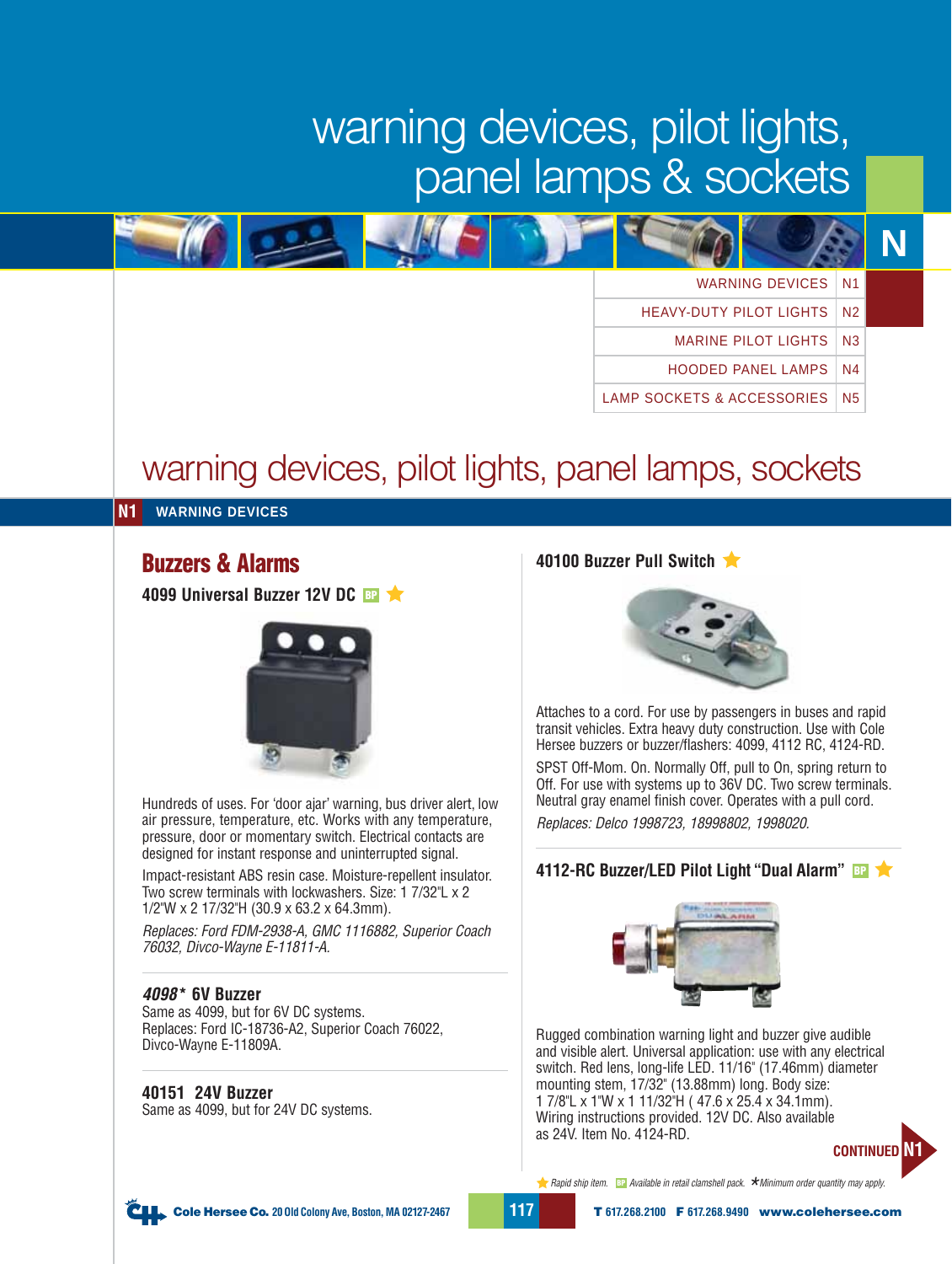#### **N1** WARNING DEVICES

#### **M-40177BP Marine Engine Warning Kit BP**



For inboard and outboard engines with 12V DC electrical system. Handy kit includes buzzer 4099, temperature switch 84251, see Section M1, and pressure switch 8606, see Section M3. Alarm sounds when oil pressure is too low and/or engine coolant temperature is too high. Installation instructions included.



### **40212 Dual Rate Electronic Alarm 12V DC**



Utilizes advanced integrated circuit surface mount technology. Negative ground. Use with two input sources to warn of two different hazardous conditions. Sounds at two different rates: one sensor triggers a fast-rate alarm, the second actuates a slower rate alarm tone.

Minimum sound level: 90dB. Lightweight molded plastic housing. Solid-state circuitry. Size: 2.005"L x 1.185"W x .930"H (50.4 x 30.3 x 23.6mm). Plugs into Cole Hersee Sealed Beam Connector 3032 or 3029, Delphi (Packard) 12033871, or accepts individual connectors for 1/4" (6.4mm) blades.



## **Flashers**

**3034 motor-driven light alternating flasher**



Heavy duty. 12V DC. Specially designed for school buses, sanding trucks, snowplows, fire, police, ambulance and other emergency vehicles. Alternate left and right flashing of one or more lights at a required number of cycles per minute. Cycling of flasher is constant, and not controlled or varied by the load. Performance tested by Electrical Testing Laboratory for three million cycles. Exceeds state regulations. Can be used as a regular flasher when only one load is used. Available also in 6V (3033) & 24V DC (30024) – contact Cole Hersee.

#### **6001 flasher repair kit**

Repair kit for 3034. Includes all non-motor parts.

#### **3261-01 Low Air Pressure Flasher Kit**





Lamp flashes when pressure switch triggers at 60+10 psi (413+ 69kPa). Includes heavy duty Air Pressure Switch 8640 (has 1/4-18 NPTF thread). Aluminum faceplate with red enamel finish, 2.94"W  $\times$  2.09"H (74.7  $\times$  52.1mm). Pilot light with flashing bulb. Two 16AWG wire leads, one 18" (457.2mm) and one 8" (203.0mm). Installation instructions included.



Manually-operated solenoid designed for school buses, to be used with 91050 momentary door switch to operate both amber and red flashing lights (for states where such a system is required). Normally Off. 12V DC. Copper contacts, plated steel housing. Copper terminals: large – 5/16" -24 thread, small – 10-32 thread. Brass mounting stem. 1/2" -20 thread, 5/8" (15.9mm) long for panel mounting. See Section G7 for 91050 specifications.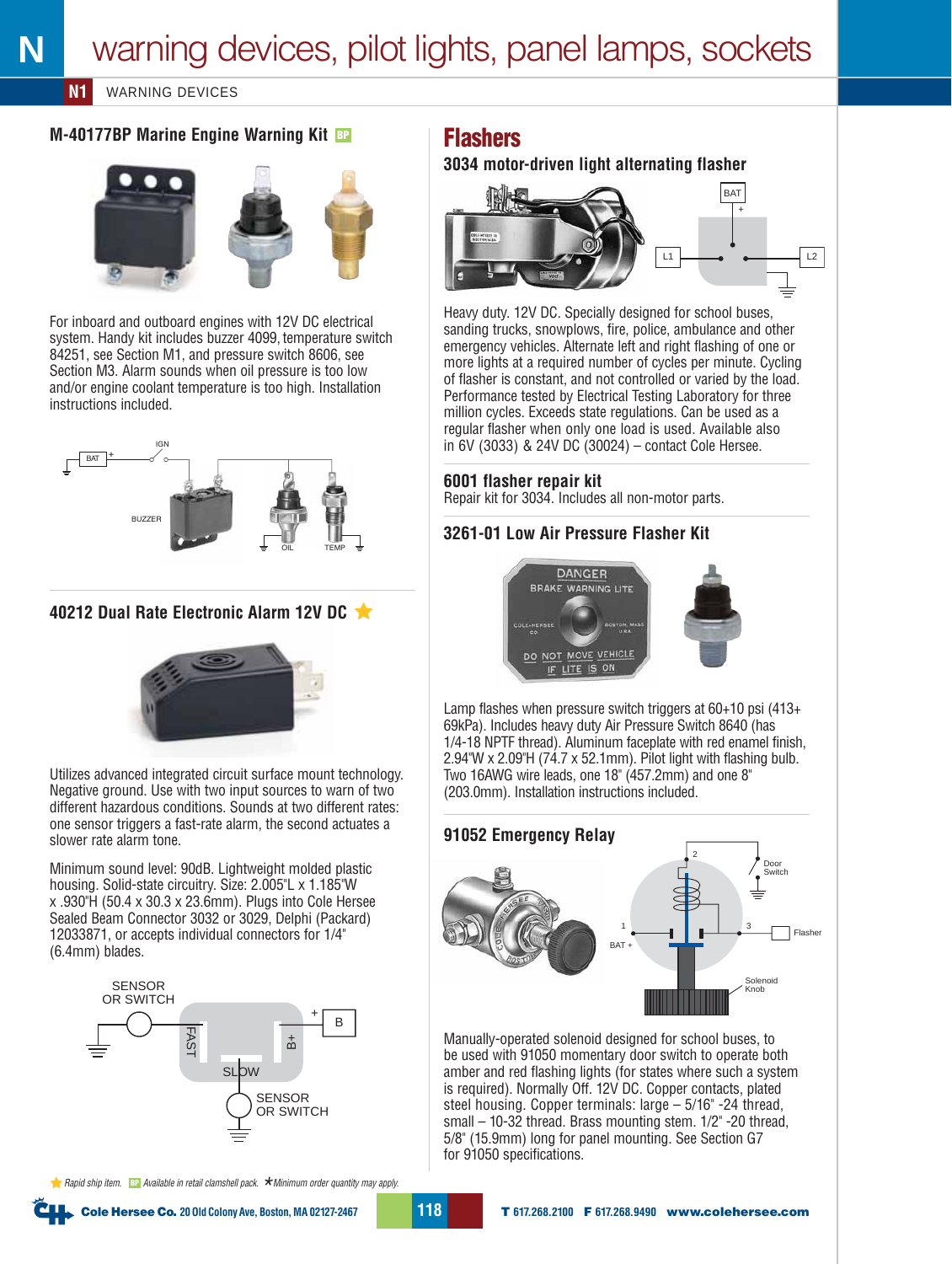#### **N2 HEAVY-DUTY PILOT LIGHTS**

## **Incandescent Pilot Lights**

**Corrosion-resistant construction. Spring-actuated brass contacts assure proper contact with the bulb. 16AWG (1.0mm<sup>2</sup> ) insulated stranded copper leads, 8" (203mm) long. Many items are available with custom imprinting: contact Cole Hersee**

## **Single Contact, Insulated**

#### **Smooth Lens Plastic socket.**

**PL-6-RC with small 5/16" lens, chrome bezel**



Red lens. Chrome-plated brass bezel, 7/8" (22.2mm) diameter. 3/4" (19.1mm) diameter mounting stem, 11/16" (17.5mm) long, 3/4-32 UN-2A. 5/16" (7.9mm) diameter lens. 12V #56 bulb supplied.

#### **PL-2 Series with small 3/16" lens**



12V #53 bulb supplied. 3/16" (4.76mm) diameter lens. 5/16" (7.9mm) diameter mounting stem, 3/8" (9.5mm) long. Plated brass bezel, satin finish, 1/2" (12.7mm) diameter.

**PL-2-AC\* amber lens**

**PL-2-BC blue lens**

**PL-2-GC green lens**

**PL-2-RC red lens**

#### **PL-118 Series, rear mounting**



**N**

Mount through rear of the panel. Satin finish or black aluminum bezel, 15/16" (23.8mm) diameter. 12V #1893 bulb supplied. 5/8" (15.9mm) diameter lens. 11/16" (7.5mm) diameter mounting stem, 1/4" (6.4mm) long. Available with custom imprinting: contact Cole Hersee.

**PL-118-AC satin bezel, amber lens**

**PL-118-GC satin bezel, green lens**

**PL-118-RC satin bezel, red lens**

**PL-118-AC001 black bezel, amber lens**

**PL-118-GC001 black bezel, green lens**

**PL-118-RC001 black bezel, red lens**

# 24 volt

All incandescent pilot lights are supplied with a 12V bulb. To convert to 24V use, replace the supplied bulb with a 24V bulb. Cole Hersee can provide pilot lights with 24V bulbs – contact us.

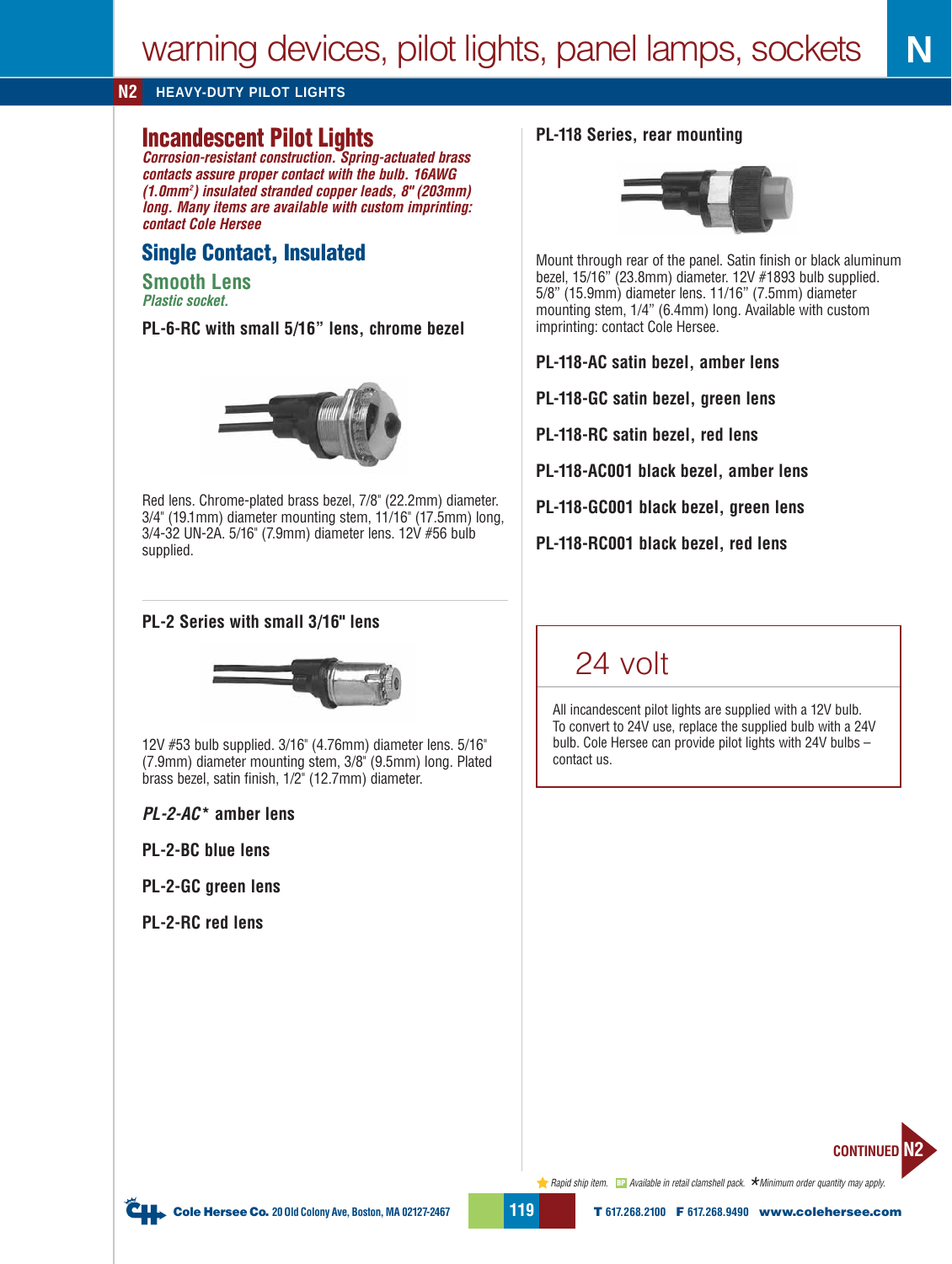#### **N2** HEAVY-DUTY PILOT LIGHTS

#### **PL-116 Series, front mounting**



Mount from the front of the panel, fasten from the back. Satin finish or black aluminum bezel, 15/16." (23.8mm) diameter. 12V #1893 bulb supplied. 5/8" (15.9mm) diameter lens. 3/4" (19.1mm) diameter mounting stem, 3/8" (9.5mm) long. Available with custom imprinting: contact Cole Hersee.

**PL-116-AC\* satin bezel, amber lens**

**PL-116-BC\* satin bezel, blue lens**

**PL-116-GC satin bezel, green lens**

**PL-116-RC satin bezel, red lens**

**PL-116-GC001\* black bezel, green lens**

**PL-116-RC001 black bezel, red lens**

**PL-20 Series with extra wire for ground**



12V #53 bulb supplied. 17/32" (13.5mm) diameter lens. 3/4" (19.1mm) diameter mounting stem, 11/16" (17.5mm) long. Chrome-plated brass bezel, 7/8" (22.2) diameter. Available with custom imprinting: contact Cole Hersee.

**PL-20-AC amber lens**

**PL-20-BC\* blue lens**

**PL-20-GC green lens**

**PL-20-RC red lens** 

**PL-20-RC033 red lens, 'Oil' imprint**

**PL-20-RC032\* red lens, 'Low' imprint**

### **Faceted Lens**

**PL-36 Series with honeycomb lens, stainless bezel**



Lenses have honeycomb pattern on the internal side, smooth on the outside. Satin finish stainless steel bezel, 3/4" (19.1mm) diameter. 1/2" (12.7mm) diameter mounting stem, 3/8" (9.5mm) long. 5/16" (8.0mm) diameter lenses. 12V #53 bulb supplied.

**PL-36-AC amber lens**

**PL-36-BC blue lens**

**PL-36-GC green lens**

**PL-36-RC red lens**

#### **Single Contact, Grounding Self-grounding to metal panels.**

#### **Smooth Lens**

**PL-1 Series with small 3/16" lens, chrome bezel**



12V #53 bulb supplied. 3/16" (4.8mm) diameter lens. 5/16" (7.9mm) diameter mounting stem, 3/8" (9.5mm) long. Chrome-plated brass bezel, satin finish, 1/2" (12.7mm) diameter.

**PL-1-BC blue lens**

**PL-1-GC green lens**

**PL-1-RC red lens**

#### **PL-5-RC with small 5/16" lens, chrome bezel**



Red lens. Chrome-plated brass bezel, 7/8" (22.2mm) diameter. 3/4" (19.1mm) diameter mounting stem, 11/16" (17.5mm) long. 5/16" (7.9mm) diameter lens. 12V #53 bulb supplied.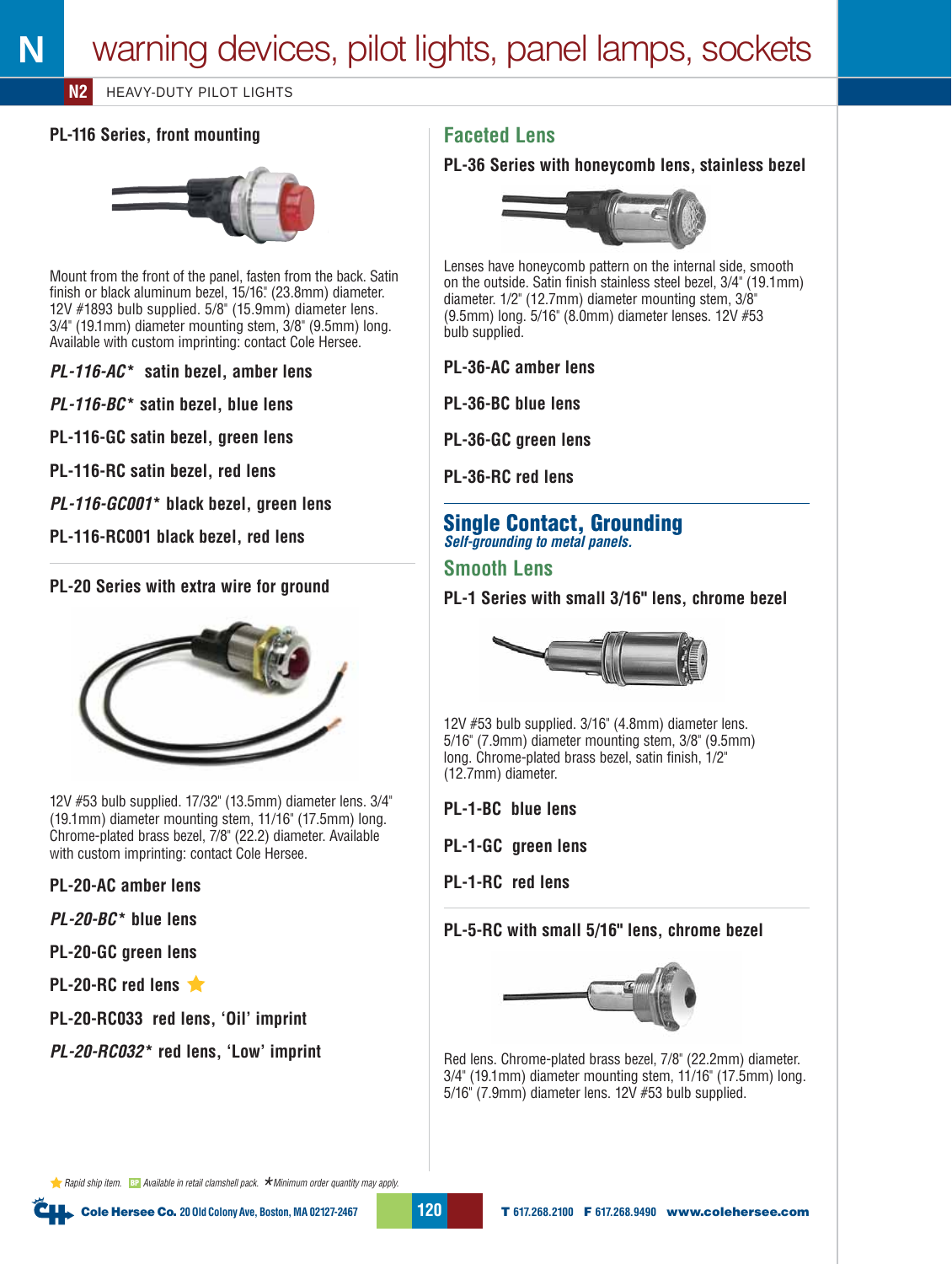### **PL-19 Series with chrome bezel**



12V #53 bulb supplied. 17/32" (14.5mm) diameter lens. 3/4" (19.1mm) diameter mounting stem, 11/16" (17.5mm) long. Chrome-plated brass bezel, 7/8" (22.2mm) diameter. Available with custom imprinting: contact Cole Hersee.

**PL-19-AC amber lens**

**PL-19-BC blue lens** 

**PL-19-GC green lens**

**PL-19-RC red lens**

**PL-19-RC013\* 'Low' imprint**

**PL-117 Series with extended snap-in lens.**



Mount through rear of the panel. Satin finish or black aluminum bezel, 15/16" (23.8mm) diameter. 12V #1893 bulb supplied. 5/8" (15.9mm) diameter lens. 11/16" (7.5mm) diameter mounting stem, 1/4" (6.4mm) long. Available with custom imprinting: contact Cole Hersee.

### **PL-117-RC red lens, satin bezel**

**PL-117-RC001 red lens, black bezel**

### **Faceted Lens**

#### **PL-85 Series**



12V #67 bulb supplied. 15/16" (23.8mm) diameter lens, gasketsealed. 7/8" (22.2mm) diameter mounting stem, 3/4" (19.1mm) long. Plated brass bezel, 1 1/4" (31.8mm) diameter. Faceted outer lens surface.

**PL-85-AC amber lens**

**PL-85-BC\* blue lens**

**PL-85-GC green lens**

**PL-85-RC red lens**

**PL-35-RC with honeycomb lens, stainless bezel**



Red lens with honeycomb pattern on the internal side, smooth outer surface. Satin finish stainless steel bezel, 3/4" (19.1mm) diameter. 1/2" (12.7mm) diameter mounting stem, 3/8" (9.5mm) long. 12V #53 bulb supplied. 5/16" (8.0mm) diameter lenses.

## **Double Contact**

### **PL-86 Series large 15/16" lens**



Insulated. 12V #68 bulb supplied. 15/16" (23.8mm) diameter faceted lens, gasket-sealed. 7/8" (22.2mm) diameter mounting stem, 3/4" (19.1mm) long. Plated brass bezel, 1 1/4" (31.8mm) diameter.

**PL-86-AC amber lens**

- **PL-86-BC blue lens**
- **PL-86-GC green lens**
- **PL-86-RC red lens**



Rapid ship item. **BP** Available in retail clamshell pack. **\*** Minimum order quantity may apply.

**N**

**121**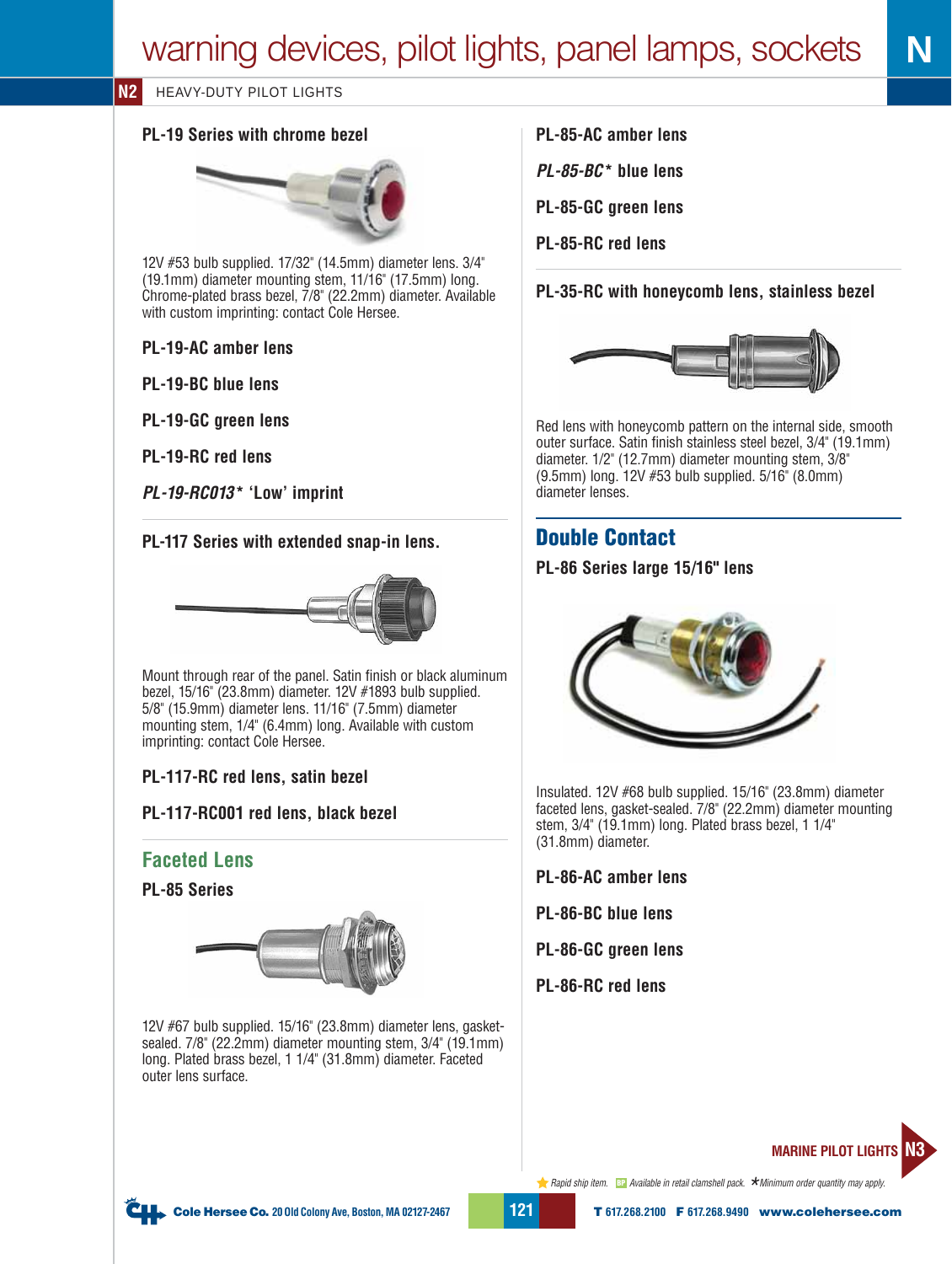#### **N3 MARINE PILOT LIGHTS**

Marine construction. 16AWG (1.0mm²) insulated stranded copper leads, 8" (203mm) long. Many items are available with custom imprinting: contact Cole Hersee

## **Single Contact**

**Plastic socket. Insulated**

**M-320 Series with smooth lens**



17/32" (13.5mm) diameter lens. Chrome-plated brass bezel, 7/8" (22.2mm) diameter. 3/4" (19.1mm) diameter mounting stem, 1 1/16" (27.0mm) long. 12V #53 bulb supplied. Available with custom imprinting: contact Cole Hersee.

#### **M-320-GC green lens**

**M-320-RC red lens BP**

#### **M-328-RC with honeycomb lens**



Red lens, 5/8" (15.9mm) diameter with honeycomb pattern on the internal side. Satin finish stainless steel bezel, 3/4" (19.1mm) diameter. 1/2" (12.7mm) diameter mounting stem, 7/8" (22.2mm) long. 12V #53 bulb supplied.

#### **Double Contact Metal socket.**

**PL-16 Series with smooth lens**



17/32" (13.5mm) diameter lens. Chrome-plated brass bezel, 1 1/8" (28.6mm) diameter. 7/8" (22.2mm) diameter mounting stem, 1 1/8" (28.6mm) long. 12V #68 bulb supplied. Moisturerepellent insulator. Available with custom imprinting: contact Cole Hersee.

**PL-16-AC amber lens**

**PL-16-GC green lens**

**PL-16-RC red lens**

#### **M-326 Series with faceted lens**



15/16" (23.8mm) diameter lens, gasket-sealed. Plated brass bezel, 1 1/4" (31.8mm) diameter. 7/8" (22.2mm) diameter mounting stem, 1 1/4" (31.8mm) long. 12V #68 bulb supplied. Moisture-repellent insulator.

**M-326-AC amber lens**

**M-326-GC\* green lens**

**M-326-RC red lens BP**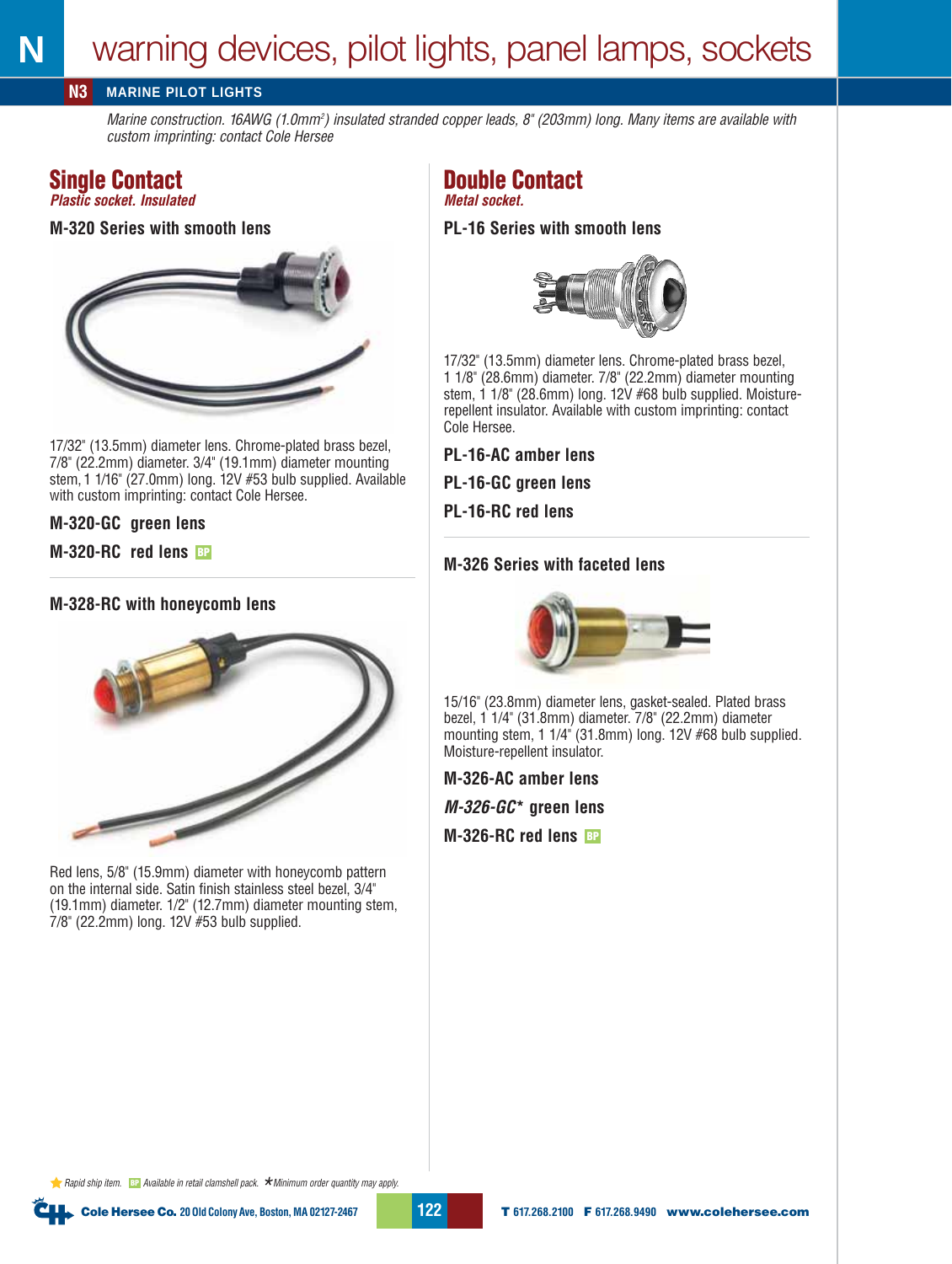#### **N4 HOODED PANEL LAMPS**

For illumination of maps or other items, with minimal interference of driving visibility. Hood can be rotated to direct the light beam (except DL-75-12V, which has a fixed hood). 16AWG (1.0mm²) insulated stranded copper leads, 8" (203mm) long, except where noted.

# **Single Contact, Self-grounding**

**Self-grounding in metal panels.**



### **DL-13 wide-aperture, chrome hood BP**

Bright chrome-plated brass hood with wide aperture. Mount through the panel. 11/16" (17.5mm) diameter mounting stem, 3/8" (9.5mm) long. Accommodates single-contact bayonet bulb. Suggested lamps (not included): #63 (6V), #67 (12V), #623 (24V).

#### **DL-13-12V\***

Same as DL-13, but with a 12V #67 bulb.

#### **DL-21 wide-aperture, black hood**



Same as DL-13, but with black finish steel hood.

## **DL-9 wide-aperture, flange mount, with switch**



Bright chrome-plated brass hood with wide aperture. Flange mounting, with two 9/64" (3.6mm) diameter mounting holes, 1 3/16" (30.2mm) on centers. Bulb not included. Suggested lamps: #63 (6V), #67 (12V), #623 (24V). Integral On-Off switch in the stem.

#### **DL-3 small aperture**



Bright chrome-plated brass hood with low illumination aperture. 3/8" (9.5mm) diameter mounting stem, 23/32" (18.3mm) long. Bulb not included. Suggested lamps: #51 (6V), #53 (12V), #356 (24V).

## **Multi-purpose utility light with fixed hood**

**DL-75-12V**



Snap-in mounting. Brass socket. One 18AWG (0.8mm) wire lead, 30" long (793mm), with blade terminal. Snaps into 1 1/4" (31.8mm) holes in panels .150" to .250" (3.8 to 6.4mm) thick. One spring prong is eliminated for indexing in keyed holes. Gasket-sealed lens and weatherproof sleeve. Frosted nonglare lens. Chrome-plated brass bezel/hood 1.52" (38.7mm) diameter. Supplied with 12V #67 bulb.

## **Double Contact, Insulated**

**Chrome-plated brass construction for exposed applications. M-458 through-panel mount**



Bright chrome-plated brass hood. 11/16" (17.46mm) diameter mounting stem, 3/8" (9.5mm) long. Bulb not included: suggested lamps: #64 (6V), #68 (12V), #1252 (24V).

#### **M-451 flange mount, with switch BP**



Bright chrome-plated brass hood. Flange mounting, with two 9/64" (3.6mm) diameter mounting holes, 1 3/16" (30.16mm) on centers. Two screw terminals. Integral On-Off switch in the stem. Bulb not included: suggested lamps: #64 (6V), #68 (12V), #1252 (24V).



**N**



**Cole Hersee Co. 20 Old Colony Ave, Boston, MA 02127-2467**

**123**

**T 617.268.2100 F 617.268.9490 www.colehersee.com**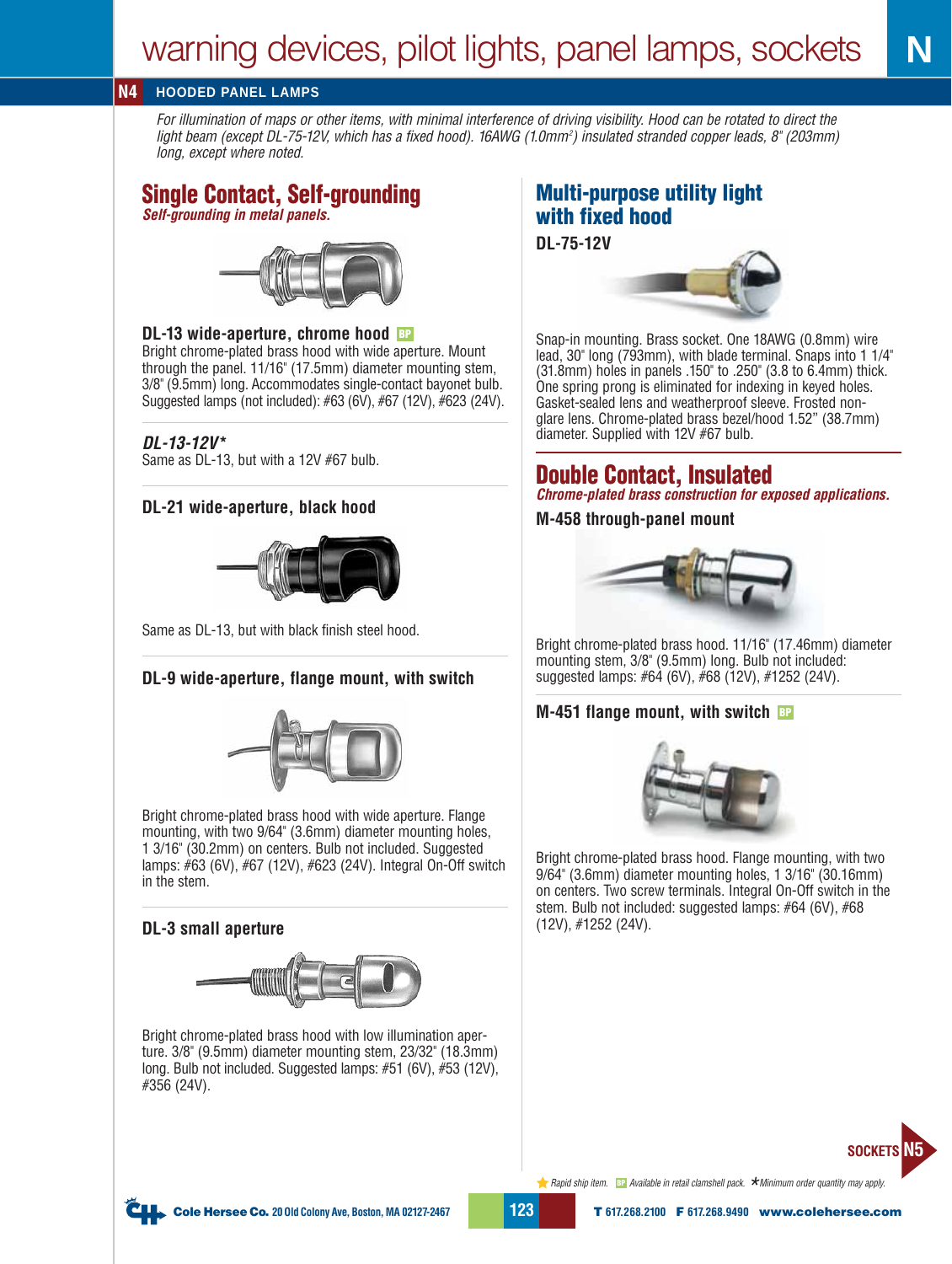#### **N5 LAMP SOCKETS & ACCESSORIES**

## **Bayonet Base Sockets**

**Sockets accept incandescent or LED bulbs with corresponding bases.16AWG (1.0mm<sup>2</sup> ) insulated stranded copper leads, 8" (203mm) long, except where noted.**

## **Single contact sockets accept BA15s base lamps.**

Suggested lamp numbers: 63, 67, 81, 87, 93, 97,103, 209,1073, 1129, 1133, 1141, 1156.

**Double contact sockets accept BA15d base lamps.**  Suggested lamp numbers: 64, 68, 82, 88, 90, 210,1004, 1076, 1130, 1142, 1158, 1176, 1178.

**Double contact indexed sockets accept BA15z base lamps.** Suggested lamp numbers: 1154, 1157, 1157A, 1157NA, 1534, 2057, 2057NA, 2357, 2357NA.

## **Standard Base**

**Single Contact**

**26145**

**N**



**25104** For back-up, tail, stop, turn signal and cornering. Ground wire. Replaces: GMC 8909518, International 57121C91, Motorcraft LS-22.

# **Double Contact, indexed**

**Indexed with J-slots.**

**26152**



For back-up, marker, park, turn signal and cornering. Replaces: GMC 8919916, 12013813.

**26146**



For tail, stop and turn signal. Accepts BAZ15d. Replaces: Ford D0AZ, D1AZ, D2OZ-13410B.

**26162** 



For tail, stop, park and turn signal. Ground wire. Replaces: AMC 3690736, 8124663, Chrysler 3588833, 3764123, Ford D4ZZ-13234A, D5VY-13410A, D3AZ-13410B.

**26144\***



For back-up, tail, stop, turn signal and cornering. Ground wire. Replaces: GMC 8903202, 8914822, International 571722C91, Motorcraft LS-10.

### **Wedge Base**

**Accept lamp socket BA9 base lamps, lamp numbers 158, 161, 168, 194, 194A, 194NA (amber bulb).**



For side marker, tail, cornering and license plate. Replaces: AMC 4489535, Ford D0DZ-15A434B, D4)Z-13410E, D5VY-15A442A, D7AZ, DD7FZ-13412A, E1FZ-13410A, GMC 6294015, 6298886, 6298892, 6298935, 8918527, International 4189977C91, Motorcraft LS-18.

**25106\***



For marker, stop, tail, turn signal, cornering and license plate. Replaces: Ford E0SZ-15A442B, GMC 12001470.

**25102\***



For side marker and license plate. Replaces: Chrysler 3588314, 3588650, Ford E25Y-13410B.

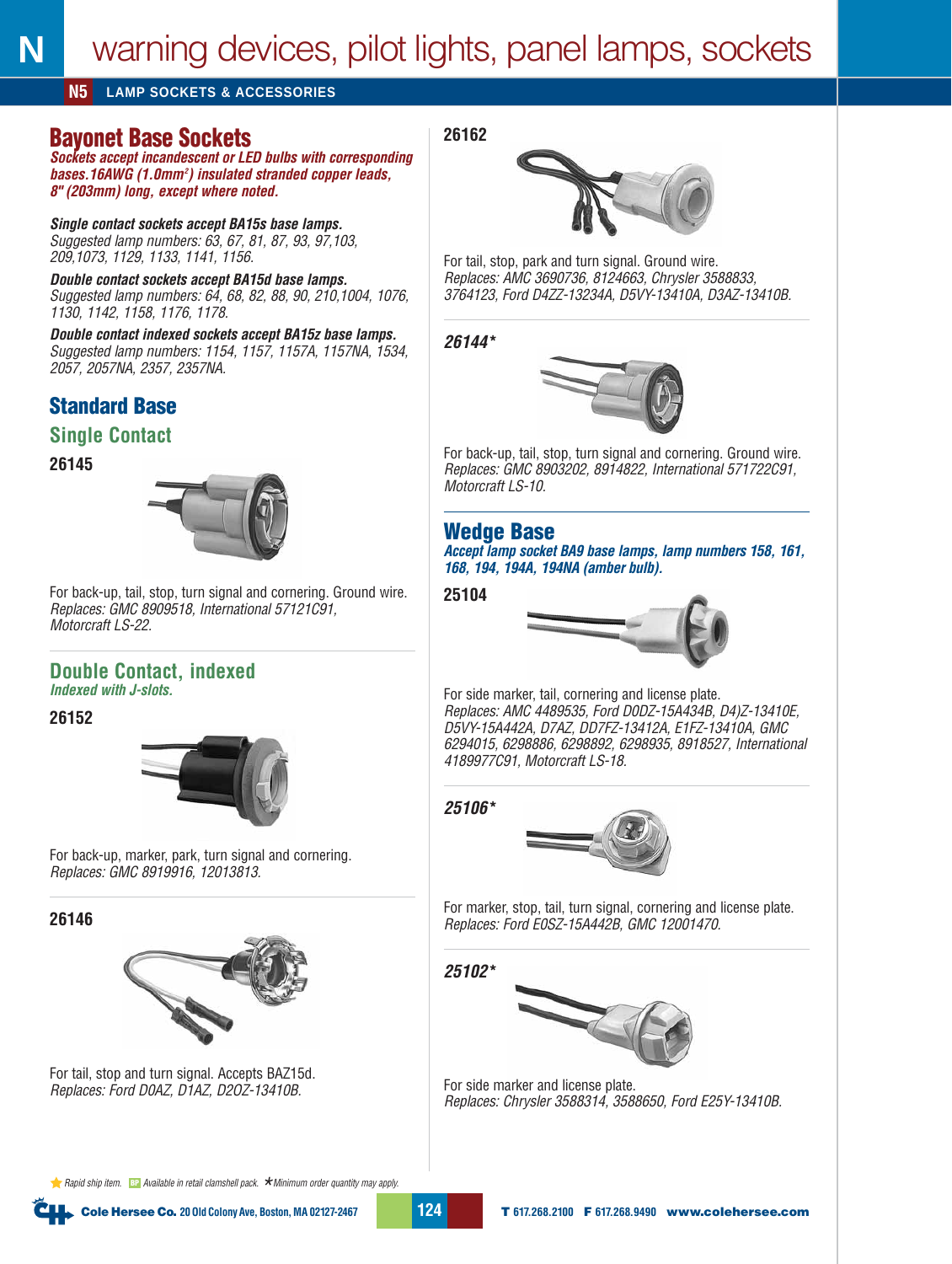**25103\***



For side marker, tail, turn signal and license plate. Replaces: Chrysler 3513686, 4055028.

#### **Nut & Lockwasher Mounting Screw terminals. 11/16" -32 mounting stem. Nut and lockwasher are included.**

**2106\* double contact**



Socket accepts BA15d base bulb.

#### **2203 single contact**



Socket accepts BA15s base bulb.

#### **2013\* single contact**



Molded plastic insulator. Socket accepts BA15s base bulb.

#### **2014 double contact**

Molded plastic insulator. Same as 2013, except socket accepts BA15d base bulb.

**2319\* single contact** Same as 2356, except socket accepts BA15s base bulb.

#### **2356\* double contact**



Socket accepts BA15d base bulb.

## **With Flange**

**2031\* single contact, rear mount**



**N**

Flange has two 9/64" (3.6mm) holes, 1 3/16" (30.2mm) on centers. Screw terminals, molded plastic insulator. Socket accepts BA15s base bulb.

### **2035\* single contact, front mount**



Flange has two 9/64" (3.6mm) holes, 1 3/16" (30.2mm) on centers. Screw terminals, molded plastic insulator. Socket accepts BA15s base bulb.

#### **2097\* single contact, front mount**



Flange has two 9/64" (3.6mm) holes, 1 3/16" (30.2mm) on centers. Screw terminals, molded plastic insulator. Socket accepts BA15s base bulb.

#### **2098\* double contact, front mount**

Same as 2097, except double contact, and socket accepts BA15d base bulbs.

#### **26041\* single contact, wire lead, front mount**



Flange has two 3/16" (4.8mm) diameter holes 1 1/2" (38.1mm) on centers. Socket accepts BA15s base bulb.

**CONTINUED N5 26042\* double contact, wire leads, front mount** Same as 26041, but double contact, two wire leads. Socket accepts BA15d base bulb.

```
125
```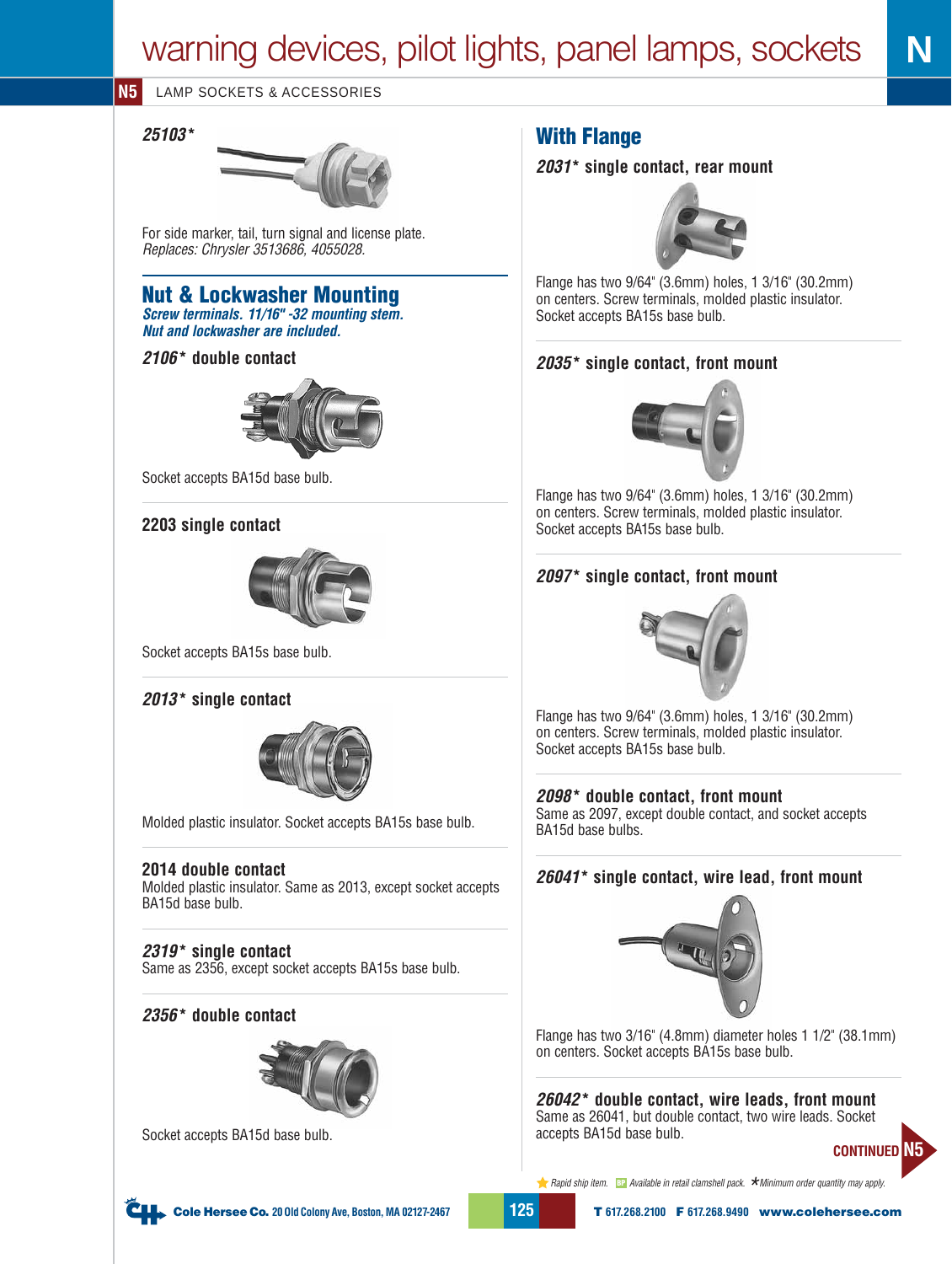## **Without Flange**

#### **2645\* single contact**



43/64" (17.1mm) outside diameter. Socket accepts BA15s base bulb.

#### **2601\* single contact**



11/16" (17.5mm) outside diameter. Socket accepts BA15s base bulb.

#### **2602\* double contact**

Same as 2601, but double contact, two wire leads, and socket accepts BA15d base bulb.

#### **2006\* double contact**



11/16" (17.5mm) outside diameter. Screw terminals, molded plastic insulator. Socket accepts BA15d base bulb.

#### **2644\* double contact**



3/4" (19.0mm) outside diameter. Socket accepts BA15d base bulb.

#### **2316 double contact**



11/16" (17.5mm) outside diameter. Screw terminals. Can be used with 2911 brass sleeve for quicker socket assembly or replacement. Socket accepts BA15d base bulb.

#### **26114\* double contact, indexed**



Indexed J slots. 3/4" (19.0mm) outside diameter. 8" (203.0mm) wire leads. Socket accepts BAZ15d base bulb.

Rapid ship item. **BP** Available in retail clamshell pack.  $\star$  Minimum order quantity may apply.



11/16" (17.5mm) outside diameter. Molded plastic insulator. Socket accepts BA15d base bulb.

#### **Snap-in Mounting Plated steel, snap-in mounting sockets.**

**2611\* single contact**



Mounting fits 3/4" (19.0mm) diameter hole. Socket accepts BA15s base bulb.

#### **2612 double contact**

Mounting fits 3/4" (19.0mm) diameter hole. Socket accepts BA15d base bulb.

#### **26106\* double contact, indexed**



Indexed J slots. Mounting fits 3/4" (19.0mm) diameter hole. Molded plastic insulator. Socket accepts BAZ15d base bulb.

#### **2670\* double contact**

Mounting fits 7/8" (22.2mm) diameter hole. Socket accepts BA15d base bulb.

#### **26003\* single contact**



Mounting fits 7/8" (22.2mm) diameter hole. Socket accepts BA15s base bulb.

#### **26147\* single contact**

Same as 26003, except white ground wire is attached to the shell. Socket accepts BA15s base bulb.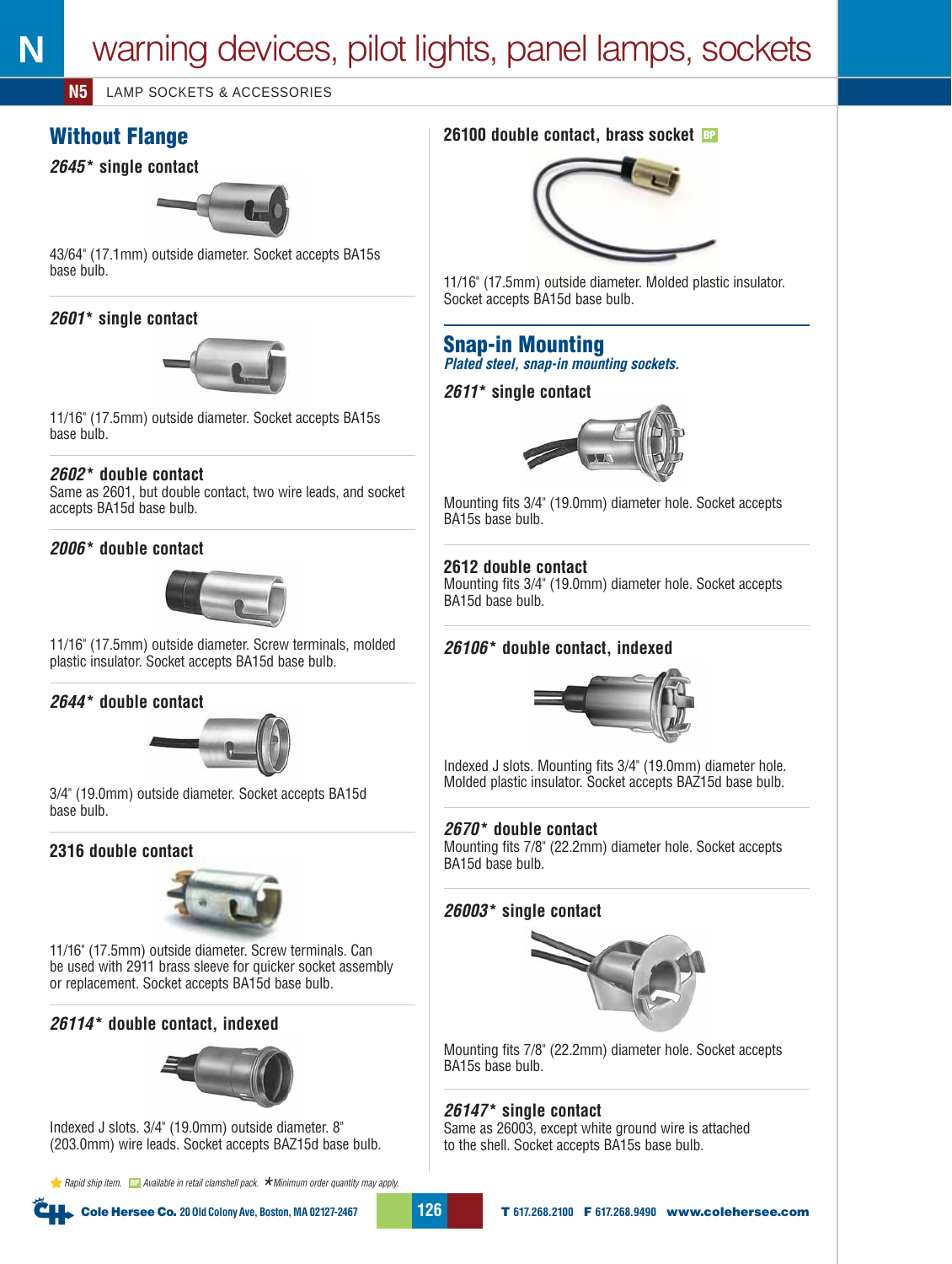## **Bracket Mounting**

**Plated steel.**

**2609 single contact, side bracket**



Plated steel side bracket, with one 3/16" (4.8mm) hole. Socket accepts BA15s base bulb.

**2610 double contact, side bracket** Plated steel side bracket, with one 3/16" (4.8mm) hole. Socket accepts BA15d base bulb.

#### **3575 single contact, bottom bracket**



Plated steel bottom bracket, with two 13/64" (5.2mm) holes, 1/2" (12.7mm) on centers. Socket accepts BA15s base bulb.

#### **2608\* double contact, bottom bracket**



Plated steel bottom bracket, with one 10-32 hole.Socket accepts BA15d base bulb.

#### **2150\* double contact, clamp mount**



Plated steel clamp. Screw terminals. Molded plastic insulator. Socket accepts BA15d base bulb.

## **Miniature Base Sockets**

**Plated steel sockets**

**Accept BA9 base lamps.**  Suggested lamp numbers: 51 (6V), 53 (12V), 356 (24V).

#### **2520\* single contact**



7/16" (11.1mm) outside diameter. 8" (203.0mm) wire lead. Accepts BA9 base bulb.

#### **Snap-in mounting**

**Single contact, snaps in to 5/8" (15.9mm) diameter hole. 8" (203.0mm) wire lead. Sockets accept BA9 base bulb.**

**2505**



Also available: socket with spacer rings to fit other panel thicknesses. Consult Cole Hersee.

**2506**



Ground lead is attached to the shell. Accepts BA9 base bulb.

## **Bracket mounting**

**2504\***



Side bracket mount, with one 9/64" (3.6mm) hole. 8" (203.0mm) wire lead. Accepts BA9 base bulb.

**2526\***



Same as 2504, but with a ground lead attached to the bracket. Accepts BA9 base bulb.



Rapid ship item. **BP** Available in retail clamshell pack. **\*** Minimum order quantity may apply.

**127**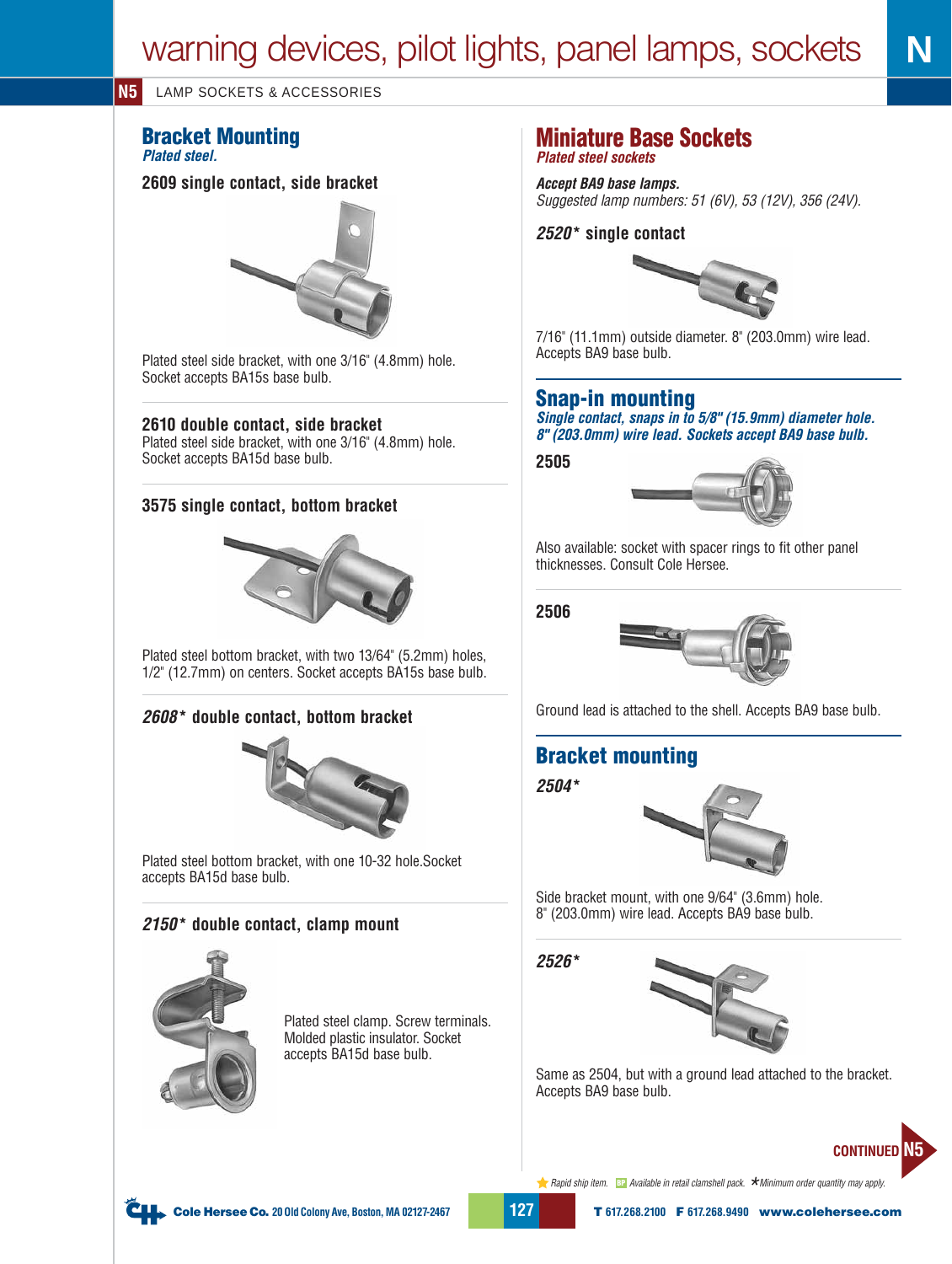## **Prefocus Sockets**

**Plated steel.**

#### **Single contact**

**Accepts single contact prefocus P30s-10.3 base lamps.**

#### **2723-Y\* with screw terminals**



1 3/4" (22.45mm) outside diameter. Four 1/8" (3.2mm) holes, screw terminals.

#### **2721\* with wire lead terminal**



1 3/4" (44.4mm) outside diameter. Four 1/8" (3.2mm) holes. 8" (203.0mm) wire lead.

## **Double contact**

**Accepts double contact prefocus P30d-10.3 base lamps.**

**27018 with screw terminals**



Unique configuration minimizes interference. 1 3/4" (44.4mm) outside diameter. Three 1/8" (3.2mm) holes, screw terminals.

#### **2702\* with wire lead terminal, snap-in**



Snap-in or press fit mounting. 1 5/16" (33.4mm) outside diameter. 8" (203.0mm) wire leads.

Rapid ship item. **BP** Available in retail clamshell pack.  $\star$  Minimum order quantity may apply.

## **Wedge Base Sockets**

**Molded plastic shell, brass contacts. Twist lock into slotted hole. Accept lamp numbers 158, 161, 168, 192, 193, 193E, 194, 194A, 194NA (amber bulb).**

**25100 fits 1/2" hole**



Fits 1/2" (12.7mm) diameter slotted hole.

#### **25101\* fits 5/8" hole**



Fits 5/8" (15.9mm) diameter slotted hole.

# lamp bases

Lamp bulbs are frequently classified by industry standard numbers (63, 103, 1156 etc.) which indicate the type of bulb.

Automotive-type bayonet base 15 (BA15) has other numbers to further characterize it: BAs refers to a single contact on the base of the socket (and bulb), and BAd refers to a double contact, with two projections on the lamp base. The Z (as in BAZ15d) refers to a special type in which the two bayonet projections on the base of the bulb are offset.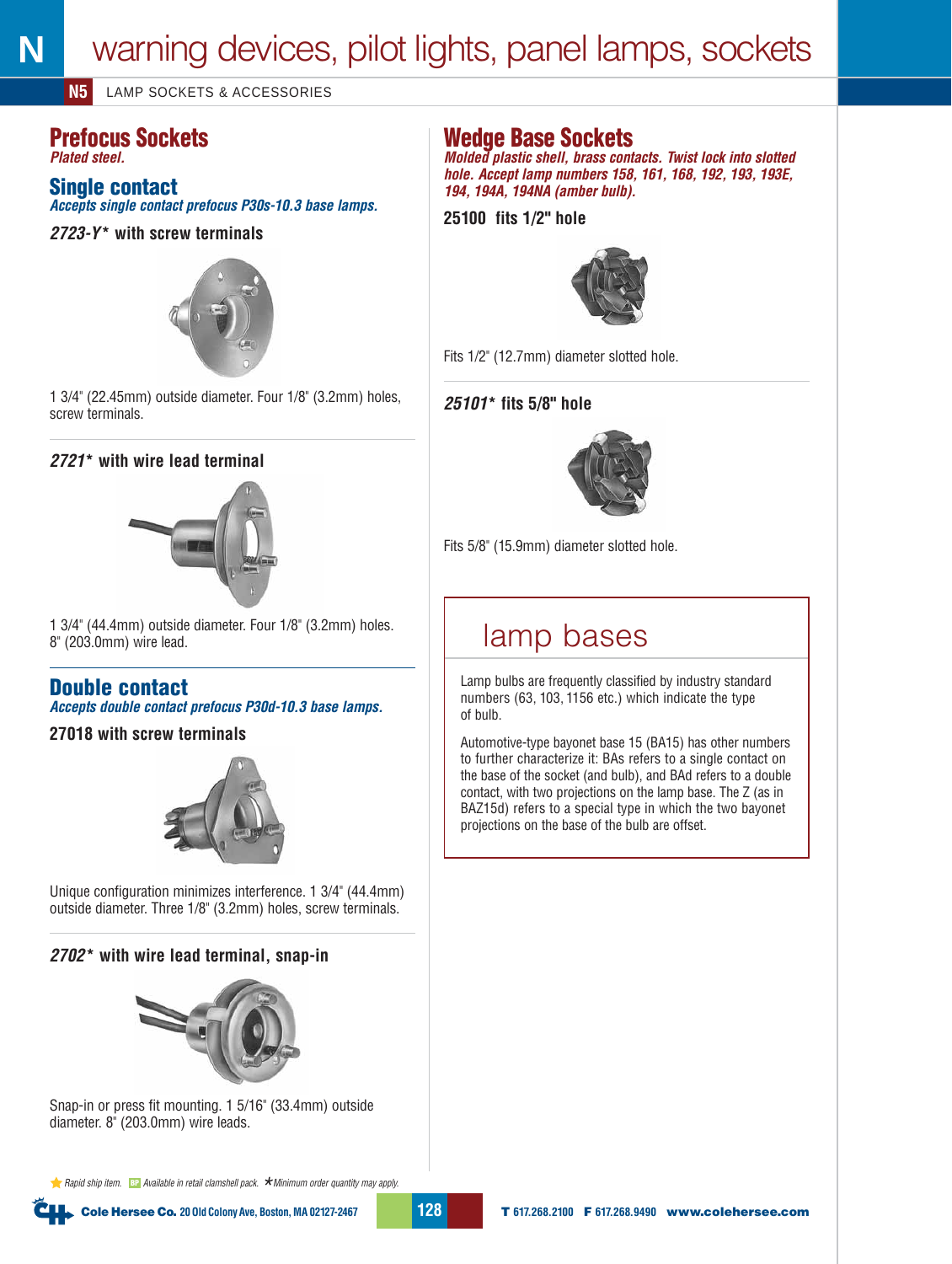## **Lamp Socket Accessories**

#### **1624 Accessory Plug**



Single contact. Permits the use of a 12V double wire circuit from a standard automotive accessory plug. .822" (20.9mm) diameter.

#### **3573 Boot**



Protects wire connections for sockets with 11/16" (17.5mm) outside diameter.

#### **1465 Converter Plug**



Converts double wire to single contact. .800" (15.2mm) diameter.

#### **1449\* GMC Lamp Socket Plug**



For GMC vehicle tail lamps. Single contact. .800" (15.2mm) diameter.

## **Pigtail assemblies**

**Cole Hersee supplies pigtail assemblies for replacement and OEM applications. For different lead lengths, colors and materials, please contact Cole Hersee. Leads are made from high quality 16AWG (1.0mm<sup>2</sup> ) thermoplastic jacketed wire. Phenolic washers insulate the assemblies.**

#### **2560 single contact**



Fits the following sockets: 2601, 2609, 2611, 2645, 2670, 3575, 26003, 26041.

#### **2564 double contact, standard**



Ears in line with contacts. Fits the following sockets: 2602, 2608, 2610, 2612, 26041.

#### **2561\* single contact miniature**



Fits the following sockets: 2504, 2505, 2506, 2526, 2520.



**129**